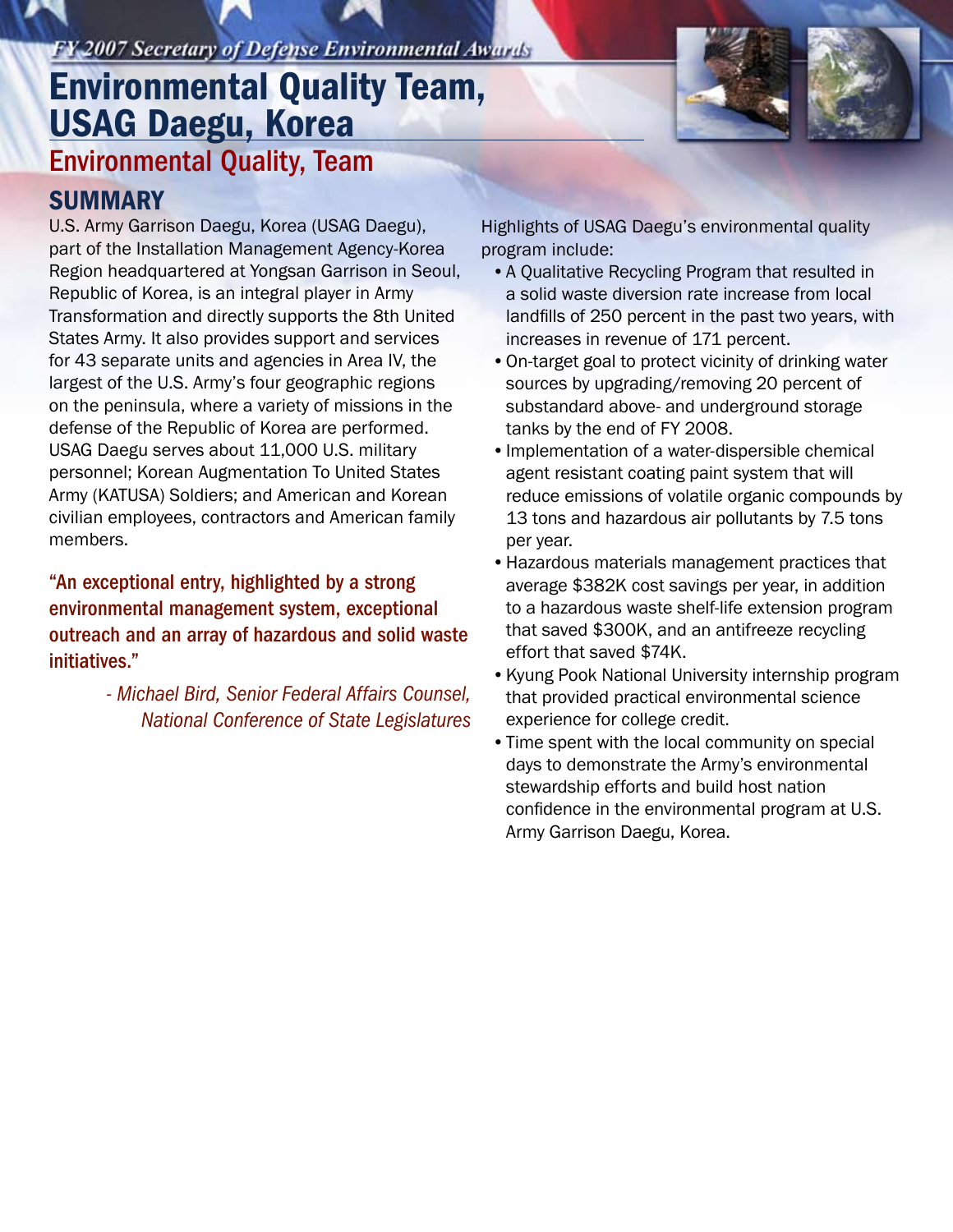### INTRODUCTION

USAG Daegu, headquartered at Camp Henry, Korea in the city of Daegu and part of the Installation Management Command Korea, is an integral player in Army Transformation and directly supports the 8th United States Army. It was activated on March 28, 2007. USAG Daegu is a subordinate unit to the Installation Management Command-Korea Region located at Yongsan Garrison in Seoul, which was activated on Oct. 7, 2002. USAG Daegu assumed the base operations mission from the 20th Area Support Group (subsequently relocated to Camp Carroll and deactivated in June 2006). Area



*Soldiers attending the Environmental Compliance Officer Course visit the Camp Walker recycle point.*

IV is the largest of the U.S. Army's four geographic regions on the peninsula. It covers 10,000 square miles and stretches from Daejon to Busan. USAG Daegu provides support for five installations and 10 sites. USAG Daegu is responsible for managing all aspects of U.S. Army installations in Area IV, such as: construction, family care, food management, environmental programs, well-being, logistics and public works in the lower third of the Republic of Korea. It provides support and services for 43 separate units and agencies in Area IV, which perform a variety of missions in the defense of the Republic of Korea, and about 11,000 U.S. military, KATUSA Soldiers, American and Korean civilian employees, contractors and American family members.

USAG Daegu's mission is to provide responsible management of affiliated installations, support mission readiness and execution, ensure the wellbeing of Soldiers, civilians and their Families, improve the installation's infrastructure and preserve the environment.

### BACKGROUND

The Republic of Korea (host nation) has a high interest in the environmental impact of USAG Daegu activities, due to the proximity of many camps within densely populated cities. This presents both a challenge and an opportunity for the military community to demonstrate sound environmental stewardship.

USAG Daegu's Directorate of Public Works (DPW) is charged with the environmental management of the garrison. Each member of the Environmental Quality Team is employed by the Department of the Army. The seven-person staff brings a broad range of subject matter expertise and experience to the environmental program. This base of expertise allows assignment of secondary areas of responsibility, resulting in increased customer service by decreasing inquiry response time.

• Robert J. Chartier is Chief of the Environmental Division and Deputy Director of the Directorate of Public Works. His areas of responsibility include managing the environmental program and budgeting, acting as the installation's Environmental Management System's (EMS) management representative and sustaining and leading the Environmental Performance Assessment System. Mr. Chartier is a member of the Society of American Military Engineers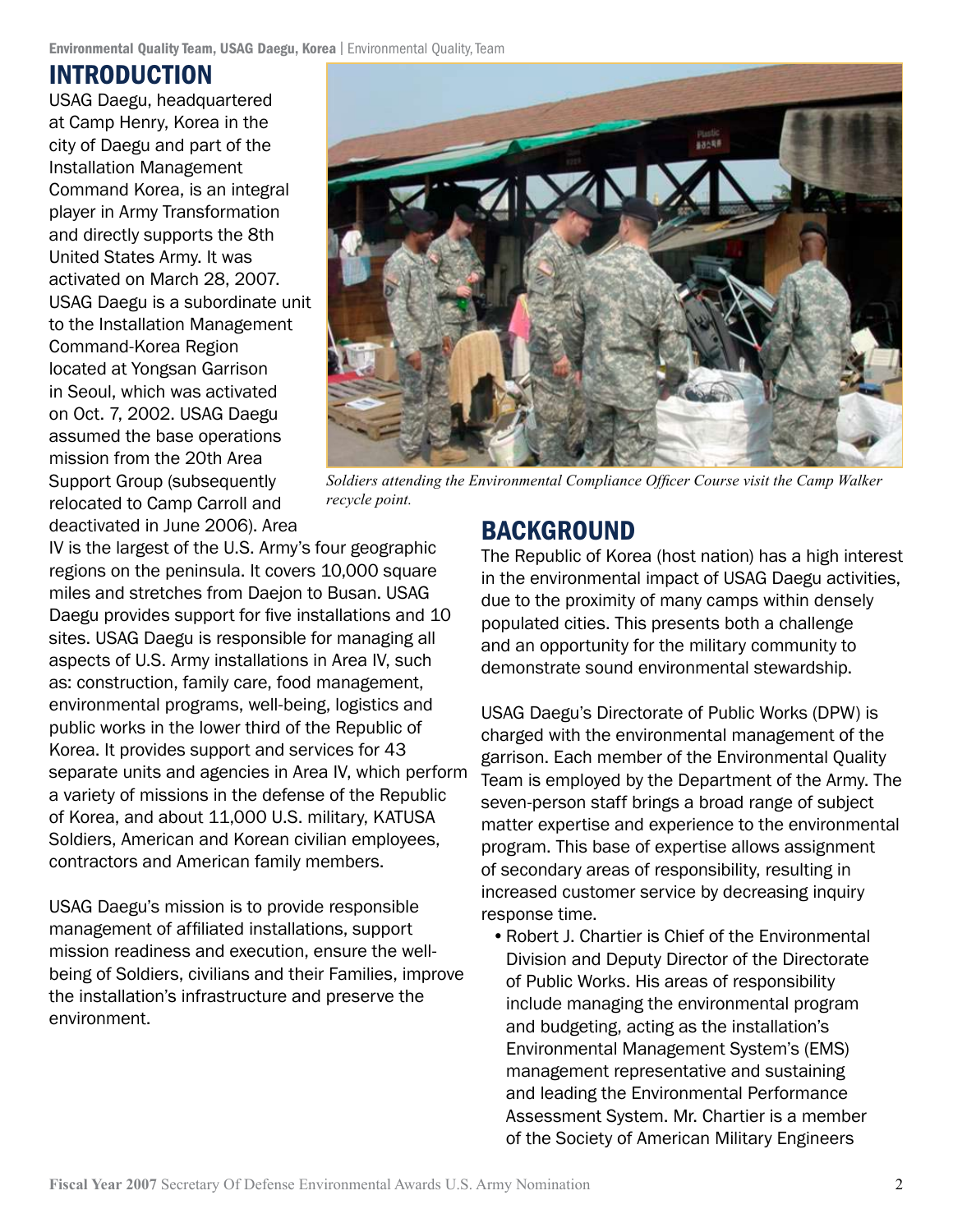(SAME) and the Army Engineer Association. He was nominated as the garrison representative to the 2005 United States Forces Korea (USFK) "Professional of the Year" competition. In 2004, he for his efforts in Environmental Issues in Deployed Operations.

- Mark Y. Gettel is Chief of the DPW's Planning and Conservation Branch, responsible for air and noise and the EMS. Mr. Gettel is also in charge of contract management at Camp Walker.
- Yong Chin An is an Environmental Engineer with the DPW's Planning and Conservation Branch, responsible for lead-based paint management, pesticide management, recycling and Camp Walker digging permits.
- Dr. (Ms.) Kyong Ae Choe, also an Environmental Engineer with the Planning and Conservation Branch, is responsible for the environmental budget, conservation and planning level surveys. She is also responsible for managing natural and cultural resources and the environmental database. Ms. Choe was nominated as the garrison representative to the 2005 United States Forces Korea (USFK) "Technician of the Year" competition. As a result of her cultural resources management efforts, procedures were established through U.S. Forces Korea and the Status of Forces Agreement (SOFA) committee to process the first ever turn-over of cultural items to the Korean Governments Cultural Resources Administration, relinquishing control of 4 artifacts dating over 1,000 years old.
- • Charles A. Harper is the Chief of DPW's Environmental Quality Branch and is responsible for above-ground storage tanks/underground storage tanks (AST/UST) management, contract management and EMS management at Camp Carroll.
- Chom Tong Kim is an Environmental Engineer in the Environmental Quality Branch. He is responsible for asbestos, Camp Carroll digging permits, drinking water, waste water, storm water and land farm operations.
- Hak Kyun Kim is an Environmental Protection Specialist in the Environmental Quality Branch. He is responsible for hazardous waste and PCBs and Camp Carroll recycling efforts.

received an Achievement Medal for Civilian Service Army Environmental Quality Award for Non-Industrial Mr. Hak Kyun Kim and Mr. Chom Tong Kim were members of the environmental staff that won a USFK Environmental Award for an Industrial Installation in 1997, the Honorable Mention for the Secretary of the Installation in 1998 and the Secretary of the Army Award for an Environmental Quality Overseas Installation in 1999.

quality, environmental training, pollution prevention Commitment to environmental stewardship earned USAG Daegu the distinction of first runner-up for the Oversees Environmental Quality category in the 2006 Secretary of the Army Environmental Awards.

# ACCOMPLISHMENTS

The accomplishments of the USAG Daegu environmental program are due largely to the expertise and dedication of the Environmental Quality Team, the visibility EMS implementation has created throughout the garrison and the team's effort in promoting environmental awareness through many avenues. EMS implementation provided the mechanism for the Environmental Quality Team to clearly articulate to the community definitive objectives and assess and review them against the garrison goals. These initiatives provided natural resources benefits, tangible cost savings, cost avoidance and visibility to the environmental program while conserving critical staff hours for those issues most significantly impacting mission and the environment.

The Environmental Quality Team used a missionfocused, risk-based approach to EMS implementation that focused on the environmental program's areas of most significant concern to the environment and human health. The FY 2006 and FY 2007 environmental program's main areas of emphasis included:

- Creation of solid waste and recycling efforts
- • Spills to water or soil
- • Discharges to ground or surface waters.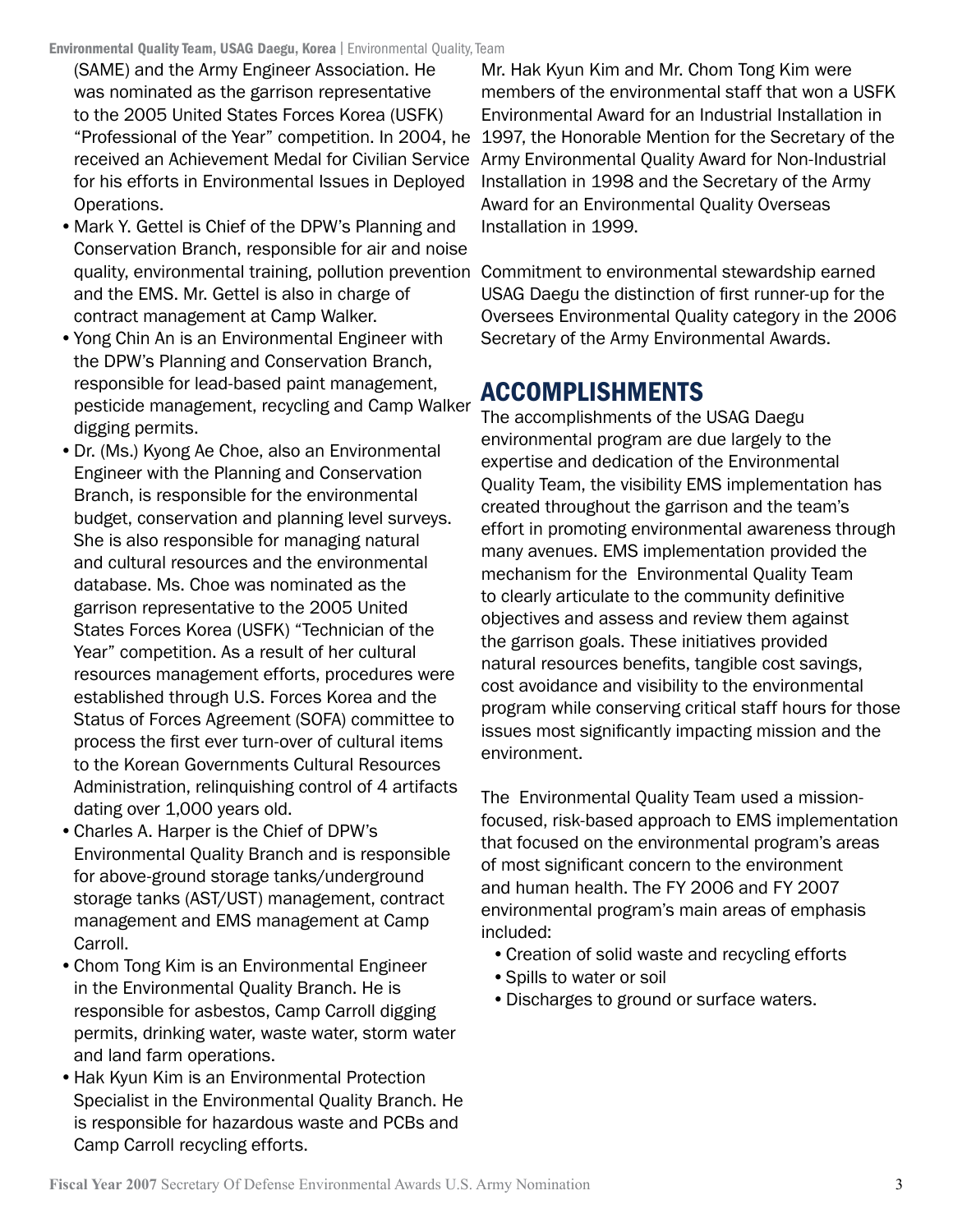### Technical Merits: Pollution Prevention and Waste Reduction

#### *Qualitative Recycling Program (QRP)*

The USAG Daegu's QRP is a dynamic, four-part effort that includes community education and outreach, collection of common recyclables, mission unit partnerships and operation of a land farm facility. The recycling program is a concentrated effort to decrease the amount of waste the garrison brought to the City of Daegu landfill. Prior to the implementation of the QRP, recycling efforts on the garrison were barely functional. This was viewed negatively by City of Daegu officials who were launching their own initiatives to decrease landfill usage.

The graphs at right depicts the increased diversion rate and decreased disposal rates for solid waste at USAG Daegu between FY 2004/ FY 2005 and FY 2006/FY 2007.

These results were achieved, in part, through:

- Networking with the Defense Commissary Agency and the Army & Air Force Exchange Service to integrate them into the QRP.
- The Environmental Quality Team's involvement in a Lean Six Sigma Rapid Improvement Event evaluating the lead acid tactical battery recovery and turn-in process. This project determined that the lead acid was no longer required to be removed prior to recycling, thus eliminating over 14 tons of sulfuric acid from the hazardous waste stream and avoiding \$8,000 in disposal costs.
- Focus on the wooden pallet recycle program increased the recycling rate from 0-4,400 through FY 2007.
- Salvaging 30 recycling containers from a closing installation and achieving a \$5K disposal cost avoidance.
- Using a tub-grinder wood mulching machine to divert 100 tons of wood waste from the landfill, saving the garrison \$90K dollars annually.

The QRP resulted in a revenue increase of 171 percent and a solid waste diversion rate increase from local landfills of 250 percent.



The Garrison QRP operates on a zero fee basis with profits split 50/50 between the Korean recycler and the garrison in accordance with their Status of Forces Agreement (SOFA). The garrison uses its share of the revenue to maintain the recycling program and related operations and maintenance costs. Cost avoidances realized by increased recycling were diverted to other mission enhancement base operations.

The USAG-Daegu QRP was so successful that the Installation Management Command-Korea Region Deputy Director, Mr. Davis D. Tindoll, Jr., recommended the program as a standard for other installations.

#### *Storage Tank Management*

USAG Daegu's implementation of the EMS highlighted the seriousness of spills associated with substandard above-ground and underground storage tanks (ASTs/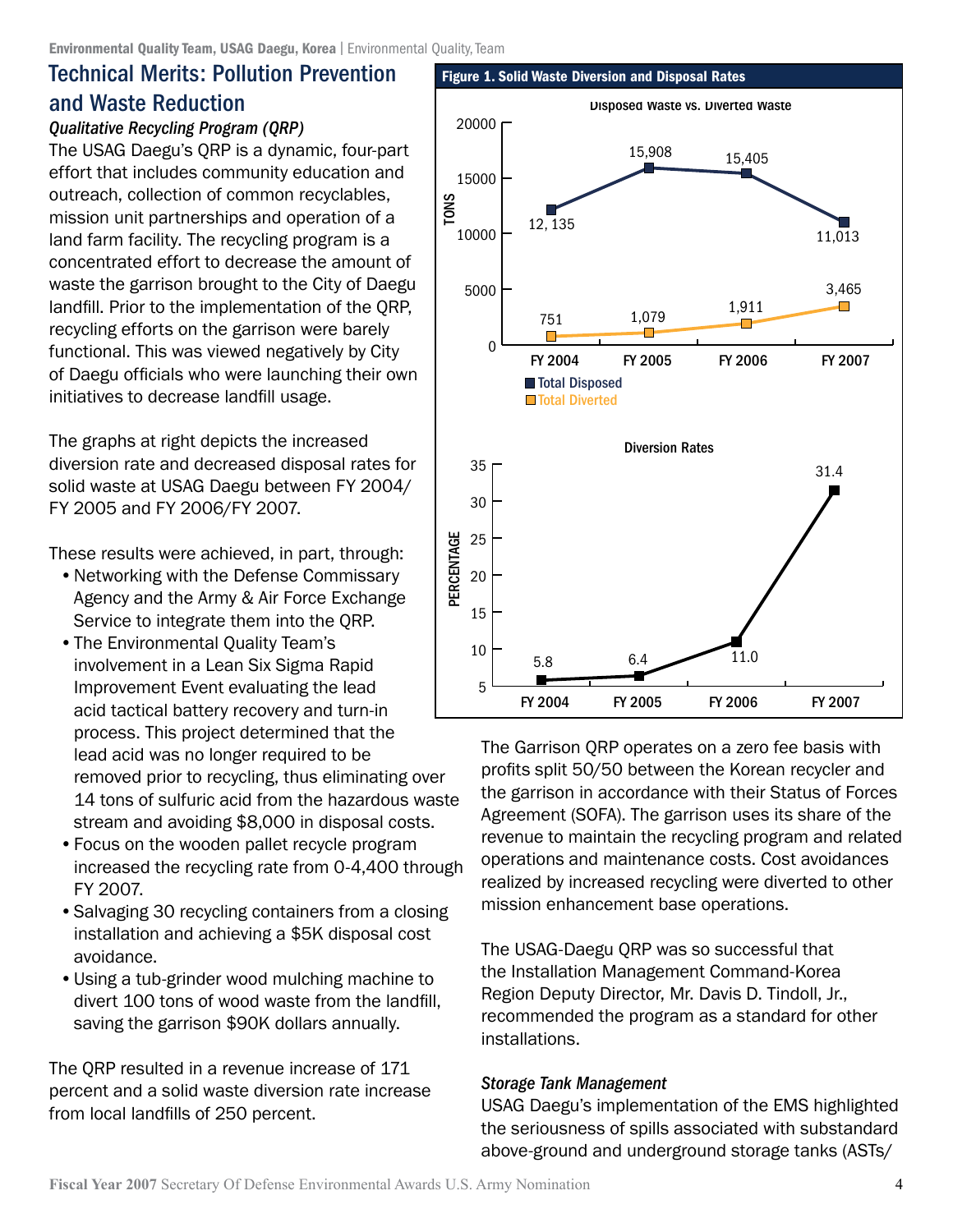Environmental Quality Team, USAG Daegu, Korea | Environmental Quality, Team

USTs) posed to water and soil resources. Of the nine petroleum, oil and lubricants (POL) contamination sites related to the AST/USTs, some were found to be in close vicinity of drinking water sources. This placed the task of mitigating and replacing substandard AST/ USTs high on the garrison's Sustainment, Restoration and Modernization project priority list at the Garrison Real Property Planning Board in FY 2006/FY 2007. To date, the Environmental Quality Team is on target to meet its goal of upgrading/removing 20 percent of substandard AST/USTs by the end of FY 2008:

- Salvaging 30 Type II ASTs from Camp Hialeah prior to the camp's closure in FY 2006, thus saving the garrison \$400K on future upgrade projects.
- Replacing 48 aging AST/USTs in FY 2006/FY 2007. decreases worker fatigue and injury.
- Awarding a contract in FY 2007 to replace an additional 26 tanks.
- Awarding a contract in FY 2007 to convert from a fuel oil system to natural gas, resulting in the removal of the remaining 32 heating oil USTs at Camp Carroll, for a total UST reduction throughout the garrison of 90%.

As a result of upgrading the garrison storage tank system, the Environmental Quality Team achieved its goal of reducing accidental fuel releases by 50 percent. An 8-hour semi-annual Hazardous Material/ Hazardous Waste handler course conducted in FY 2006 and FY 2007 in both the Korean and English languages contributed to this success. The attention

(CARC) vehicle painting operation from a solventbased to a water-dispersible paint system. The new paint system provides the same mission benefits as the old paint but it reduces emissions of volatile organic compounds and hazardous air pollutants by 13 tons and 7.5 tons per year, respectively. Not only is the water-based CARC system good for the environment, it also has benefits lauded by the workforce: the paint that is pre-mixed from the supplier reduces the risk of spills and the chance of error in the mixing process; it's easy to use, which promotes painting operation efficiency and consistency and saves man hours; and the backpack and wall mounted equipment is ergonomic, which

#### *Hazardous Waste Management*

Use of the HAZMART facility by the Environmental Quality Team to track hazardous material usage, to reissue excess hazardous materials, to conduct shelflife extension activities, and to operate an antifreeze recycler saved valuable mission unit resources for use in other priority efforts. Hazardous materials management averaged \$382K cost savings per year in FY 2006/FY 2007. The shelf-life extension program realized a cost avoidance of approximately \$300K and recycling used antifreeze saved \$74K in disposal costs. Additional savings will be realized due to hazardous waste management projects that were established in FY 2007: two hazardous waste

focused on substandard AST/USTs mitigated risk of future spills that averaged between \$500K to \$1M in clean up costs.

### Orientation to Mission

#### *Safe, Effective Vehicle Paint System*

In keeping with the installation's mission, the Environmental Quality Team helped one of its major units at Camp Carroll, the Material Support Center Korea, replace their chemical agent resistant coating



*US Army Material Support Center Korea Korean National employee uses the new water-based CARC paint application system.*

**Fiscal Year 2007** Secretary Of Defense Environmental Awards U.S. Army Nomination 5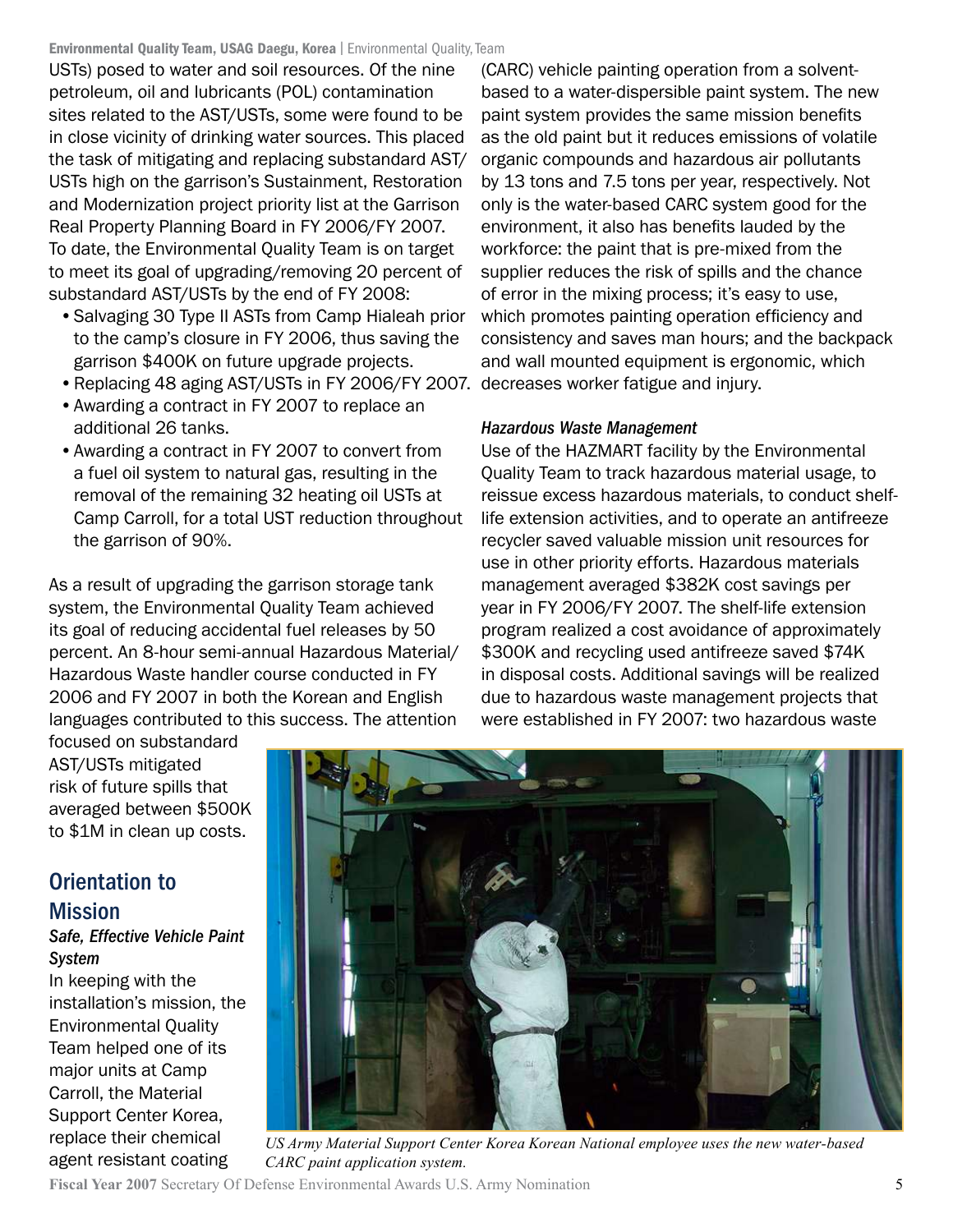**Environmental Quality Team, USAG Daegu, Korea** | Environmental Quality, Team

accumulation points were constructed on Camp Carroll, and a contract to construct new Hazardous Waste Accumulation Point at the Busan Storage Facility was awarded. These efforts will consolidate substandard collection points and reduce the risk and number of costly hazardous waste incidents.

The education of garrison personnel on environmental goals and objectives was achieved through semi-annual Environmental Office and the Hazardous Material/Hazardous



*Mr. Mark Gettel USAG Daegu Environmental Office educates children from the School Age Services Program about the importance of recycling.*

Waste Handlers Courses. Approximately 60 and 250 personnel, respectively, across the garrison units participated in these courses throughout FY 2006 and FY 2007. Participants received training on issues and concerns likely to impact the environment and the civilian and military communities. The Environmental Quality Team also engaged recently assigned personnel by providing environmental instruction at the garrison Newcomers Orientation briefings. Information covered included the installation's EMS objectives and other high risk environmental issues such as Asbestos and PCBs. Approximately 22 briefings were provided during FY 2006 and FY 2007, reaching an estimated 900 Soldiers, Marines, Department of the Army civilians and Family members. As a result, fewer incidences associated with these environmental media areas were reported. Also, public concern over such issues as Asbestos exposure and PCB contamination was reduced.

### Community Outreach

For USAG Daegu, community outreach is an invaluable educate participants and encourage involvement way to maintain a positive relationship with the host nation. In FY 2006 and FY 2007, the Environmental Quality Team sponsored six Kyung Pook National

University student interns and volunteers who spent a total of 1,990 hours volunteering with the environmental staff, working in various environmental media areas such as safe drinking water quality, hazardous waste operations and natural resources. The internship program offered students an opportunity to witness the U.S. environmental culture first hand and receive college credit. The garrison also realized an opportunity to showcase its environmental programs.

The Environmental Quality Team also provided classroom instruction on garrison environmental activities to the Daegu American High School's Advanced Placement Environmental Science Class. Students learned what kinds of careers are available to those with an interest in environmental science and were able to witness a hazardous material spill response exercise first-hand.

USAG Daegu also took advantage of environmental awareness days – Earth Day and Arbor Day – to in garrison environmental efforts. The garrison participated in Arbor Day mass tree planting ceremony on Waryong Mountain with garrison Soldiers, Family